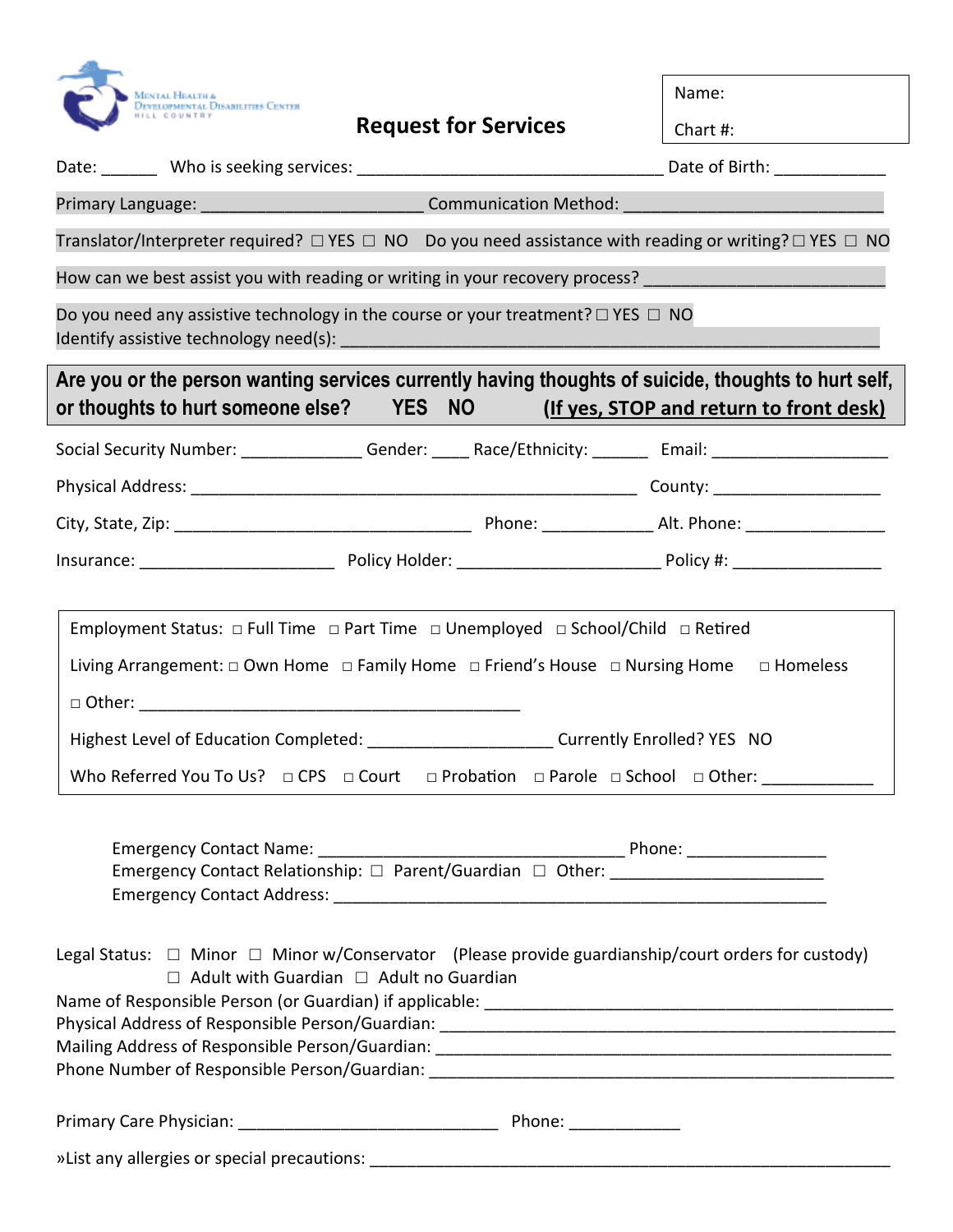## PATIENT HEALTH QUESTIONNAIRE (PHQ-9)

| NAME:                                                                                                                                                                               |                | DATE:                  |                                                                          |                            |
|-------------------------------------------------------------------------------------------------------------------------------------------------------------------------------------|----------------|------------------------|--------------------------------------------------------------------------|----------------------------|
| Over the last 2 weeks, how often have you been                                                                                                                                      |                |                        |                                                                          |                            |
| bothered by any of the following problems?<br>(use $"\checkmark"$ to indicate your answer)                                                                                          | Not at all     | <b>Several</b><br>days | More than<br>half the<br>days                                            | <b>Nearly</b><br>every day |
| 1. Little interest or pleasure in doing things                                                                                                                                      | $\overline{0}$ | 1                      | $\overline{2}$                                                           | 3                          |
| 2. Feeling down, depressed, or hopeless                                                                                                                                             | $\mathbf 0$    | 1                      | $\overline{2}$                                                           | 3                          |
| 3. Trouble falling or staying asleep, or sleeping too much                                                                                                                          | $\mathbf 0$    | 1                      | $\overline{2}$                                                           | 3                          |
| 4. Feeling tired or having little energy                                                                                                                                            | 0              | 1                      | $\overline{2}$                                                           | 3                          |
| 5. Poor appetite or overeating                                                                                                                                                      | $\mathbf 0$    | 1                      | $\overline{2}$                                                           | 3                          |
| 6. Feeling bad about yourself or that you are a failure or<br>have let yourself or your family down                                                                                 | $\mathbf 0$    | 1                      | $\overline{2}$                                                           | 3                          |
| 7. Trouble concentrating on things, such as reading the<br>newspaper or watching television                                                                                         | 0              | 1                      | $\overline{2}$                                                           | 3                          |
| 8. Moving or speaking so slowly that other people could<br>have noticed. Or the opposite - being so figety or<br>restless that you have been moving around a lot more<br>than usual | 0              | 1                      | $\overline{2}$                                                           | 3                          |
| 9. Thoughts that you would be better off dead, or of<br>hurting yourself                                                                                                            | 0              |                        | $\overline{2}$                                                           | 3                          |
|                                                                                                                                                                                     | add columns    |                        | $\ddot{}$<br>$\ddag$                                                     |                            |
| (Healthcare professional: For interpretation of TOTAL,<br>please refer to accompanying scoring card).                                                                               | <b>TOTAL:</b>  |                        |                                                                          |                            |
| 10. If you checked off any problems, how difficult<br>have these problems made it for you to do<br>your work, take care of things at home, or get<br>along with other people?       |                | Very difficult         | Not difficult at all<br>Somewhat difficult<br><b>Extremely difficult</b> |                            |

Copyright © 1999 Pfizer Inc. All rights reserved. Reproduced with permission. PRIME-MD© is a trademark of Pfizer Inc. A2663B 10-04-2005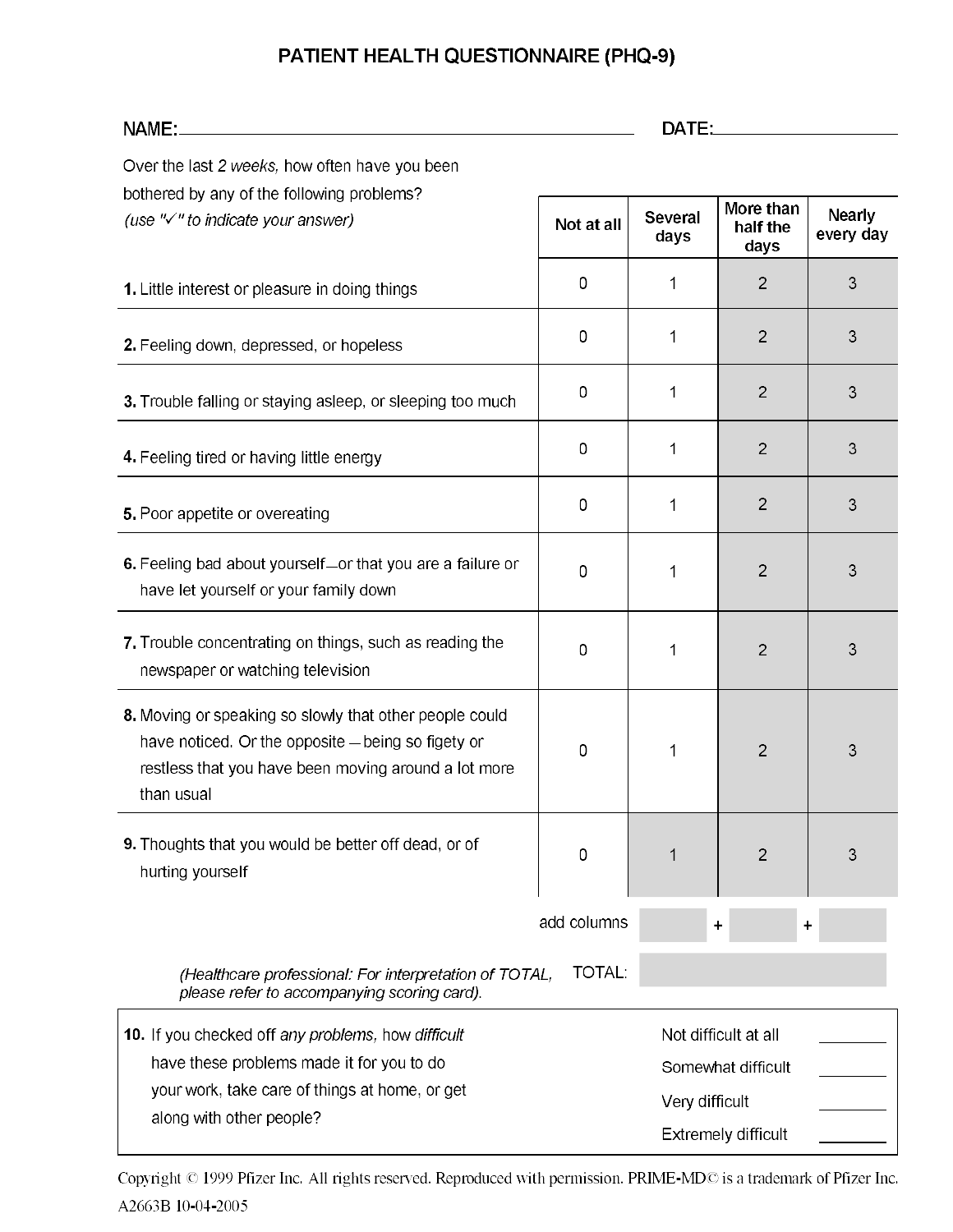## Generalized Anxiety Disorder 7-item (GAD-7) scale

| Over the last 2 weeks, how often have you been<br>bothered by the following problems? | Not at<br>all sure | Several<br>days | Over half<br>the days | Nearly<br>every day |
|---------------------------------------------------------------------------------------|--------------------|-----------------|-----------------------|---------------------|
| 1. Feeling nervous, anxious, or on edge                                               | $\theta$           | 1               | $\overline{2}$        | 3                   |
| 2. Not being able to stop or control worrying                                         | 0                  |                 | $\overline{2}$        | 3                   |
| 3. Worrying too much about different things                                           | $\Omega$           | 1               | $\overline{2}$        | 3                   |
| 4. Trouble relaxing                                                                   | $\theta$           | 1               | 2                     | 3                   |
| 5. Being so restless that it's hard to sit still                                      | $\mathbf{\Omega}$  | 1               | $\overline{2}$        | 3                   |
| 6. Becoming easily annoyed or irritable                                               | $\theta$           | 1               | 2                     | 3                   |
| 7. Feeling afraid as if something awful might<br>happen                               | $\Omega$           | 1               | $\overline{2}$        | 3                   |
| Add the score for each column                                                         | $+$                | $+$             | $+$                   |                     |
| Total Score (add your column scores) =                                                |                    |                 |                       |                     |

If you checked off any problems, how difficult have these made it for you to do your work, take care of things at home, or get along with other people?

Not difficult at all \_\_\_\_\_\_\_\_\_\_ Somewhat difficult \_\_\_\_\_\_\_\_\_\_ Very difficult \_\_\_\_\_\_\_\_\_\_\_\_\_ Extremely difficult

## **Scoring**

Scores of 5, 10, and 15 are taken as the cut-off points for mild, moderate and severe anxiety, respectively. When used as a screening tool, further evaluation is recommended when the score is 10 or greater.

Using the threshold score of 10, the GAD-7 has a sensitivity of 89% and a specificity of 82% for GAD. It is moderately good at screening three other common anxiety disorders - panic disorder (sensitivity 74%, specificity 81%), social anxiety disorder (sensitivity 72%, specificity 80%) and post-traumatic stress disorder (sensitivity 66%, specificity 81%).

Source: Spitzer RL, Kroenke K, Williams JBW, Lowe B. A brief measure for assessing generalized anxiety disorder. *Arch Inern Med.* 2006;166:1092-1097.